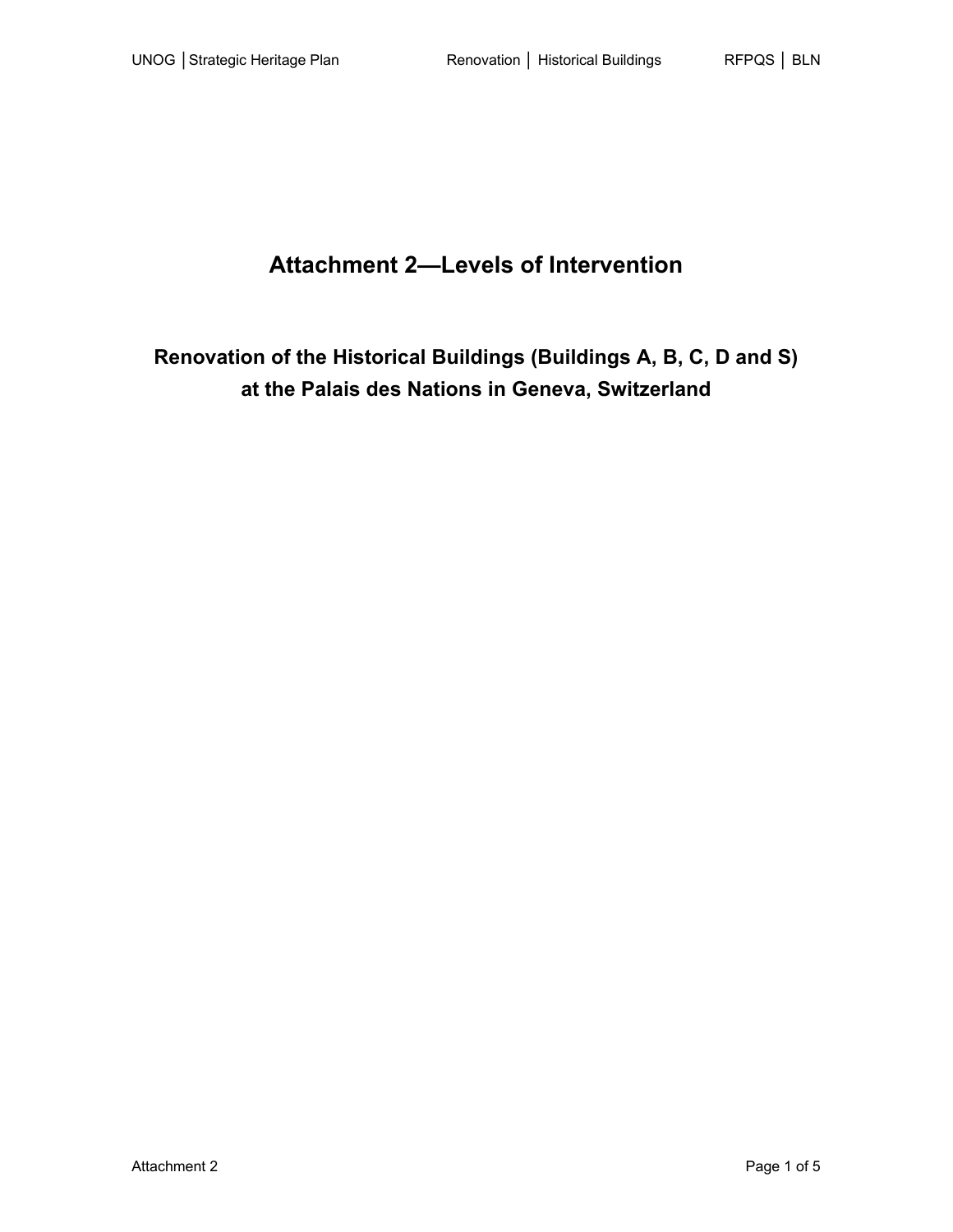## UNOG | Strategic Heritage Plan Renovation | Historical Buildings RFPQS | BLN

|              | <b>FACILITATING WORKS AND BUILDING WORKS</b>                        |                                                                                                                                                                                                                       |  |
|--------------|---------------------------------------------------------------------|-----------------------------------------------------------------------------------------------------------------------------------------------------------------------------------------------------------------------|--|
| $\mathbf 0$  | <b>Facilitating Works</b>                                           |                                                                                                                                                                                                                       |  |
| 0.1          | Toxic/hazardous/contaminated material removal                       | Mainly asbestos removal in main plantroom                                                                                                                                                                             |  |
| 0.2          | <b>Major Demolition Works</b>                                       | Not currently anticipated                                                                                                                                                                                             |  |
| 0.3          | <b>Specialist Groundworks</b>                                       | Not currently anticipated                                                                                                                                                                                             |  |
| 0.4          | <b>Temporary Diversion Works</b>                                    | Not currently anticipated                                                                                                                                                                                             |  |
| 0.5          | Extraordinary Site Investigation Works                              | Not currently anticipated                                                                                                                                                                                             |  |
| $\mathbf{1}$ | Substructure                                                        |                                                                                                                                                                                                                       |  |
| 1.1          | Substructure                                                        | Cafeteria extension                                                                                                                                                                                                   |  |
|              |                                                                     | New room XII partition                                                                                                                                                                                                |  |
| 2            | Superstructure                                                      |                                                                                                                                                                                                                       |  |
| 2.1          | Frame                                                               | Cafeteria extension<br>New room XII partition<br>Press room                                                                                                                                                           |  |
| 2.2          | <b>Upper Floors</b>                                                 | Cafeteria extension<br>New room XII partition                                                                                                                                                                         |  |
| 2.3          | Roof                                                                | Cafeteria extension                                                                                                                                                                                                   |  |
| 2.4          | <b>Stairs and Ramps</b>                                             | Limited                                                                                                                                                                                                               |  |
| 2.5          | <b>External Walls</b>                                               | Cafeteria extension                                                                                                                                                                                                   |  |
| 2.6          | Windows and External Doors                                          | Cafeteria extension<br>Change and renovation across the buildings                                                                                                                                                     |  |
| 2.7          | Internal Walls and Partitions                                       | Across the buildings                                                                                                                                                                                                  |  |
| 2.8          | <b>Internal Doors</b>                                               | Across the buildings                                                                                                                                                                                                  |  |
| 3            | <b>Internal Finishes</b>                                            | Main concern with heritage aspect                                                                                                                                                                                     |  |
| 3.1          | <b>Wall Finishes</b>                                                | Across the buildings                                                                                                                                                                                                  |  |
| 3.2          | <b>Floor Finishes</b>                                               | Across the buildings                                                                                                                                                                                                  |  |
| 3.3          | <b>Ceiling Finishes</b>                                             | Across the buildings                                                                                                                                                                                                  |  |
|              |                                                                     |                                                                                                                                                                                                                       |  |
| 4<br>4.1     | Fittings, Furnishings and Equipment                                 | Across the buildings                                                                                                                                                                                                  |  |
|              | Fittings, Furnishings and Equipment (Fixed)                         | New furniture in new support nodes of office areas                                                                                                                                                                    |  |
| 4.1          | Fittings, Furnishings and Equipment (Loose - New and Heritage)      | Heritage furniture across the buildings<br>Used furniture across the offices                                                                                                                                          |  |
| 4.1          | Fittings, Furnishings and Equipment (Loose - Used Office Furniture) |                                                                                                                                                                                                                       |  |
| 4.1          | Signage                                                             | Not currently anticipated                                                                                                                                                                                             |  |
| 5            | <b>Services</b>                                                     |                                                                                                                                                                                                                       |  |
| 5.1          | Sanitary Installations                                              | Partial renovation of sanitary ware and fittings                                                                                                                                                                      |  |
| 5.2          | Services Equipment                                                  | Not applicable                                                                                                                                                                                                        |  |
| 5.3          | <b>Disposal Installations</b>                                       | Local adaptation and upgrade                                                                                                                                                                                          |  |
| 5.4          | <b>Water Installations</b>                                          | Global upgrade                                                                                                                                                                                                        |  |
| 5.5          | <b>Heat Source</b>                                                  | New plant room                                                                                                                                                                                                        |  |
| 5.6          | Space Heating and Air Conditioning                                  | Local upgrade and general cleaning                                                                                                                                                                                    |  |
| 5.7          | Ventilation                                                         | Replacement of existing systems                                                                                                                                                                                       |  |
| 5.8          | Electrical Installations                                            | New cabling<br>Partial new lighting<br>Partial rearrangement of existing lighting<br>Lighting automation upgrade<br>New panelboards<br>Upgrade of existing panelboards<br>Cleaning of all obsolete systems<br>New UPS |  |
| 5.9          | <b>Fuel Installations</b>                                           | New emergency lighting installation<br>Not applicable                                                                                                                                                                 |  |
| 5.10         | Lift and Conveyor Installations                                     | Upgrade of some equipment<br>Change of some equipment                                                                                                                                                                 |  |
| 5.11.1       | Fire and Lightning Protection                                       | Upgrade of existing system<br>New in Cafeteria                                                                                                                                                                        |  |
| 5.11.2       | Library fire extinction: water mist + oxyreduction +airtight        | New protection system in Library and Archive                                                                                                                                                                          |  |
| 5.12.1       | Communication, Security and Control Systems                         | New control center                                                                                                                                                                                                    |  |
| 5.12.2       | Fire Detection and Alarm Installation                               | Extension and upgrade of existing system                                                                                                                                                                              |  |
| 5.12.3       | <b>Clock Installation</b>                                           | New infrastructure                                                                                                                                                                                                    |  |
| 5.12.4       | Evacuation Installation                                             | Upgrade public address system                                                                                                                                                                                         |  |
| 5.12.5       | Structural Cabling Installation                                     | New and adaptation                                                                                                                                                                                                    |  |
| 5.12.6       | Network Active Equipment                                            | Installation only - supply by UNOG                                                                                                                                                                                    |  |
| 5.12.7       | Audio Installation (building)                                       | Upgrade public address system                                                                                                                                                                                         |  |
| 5.12.8       | <b>CCTV</b>                                                         | Upgrade CCTV installation                                                                                                                                                                                             |  |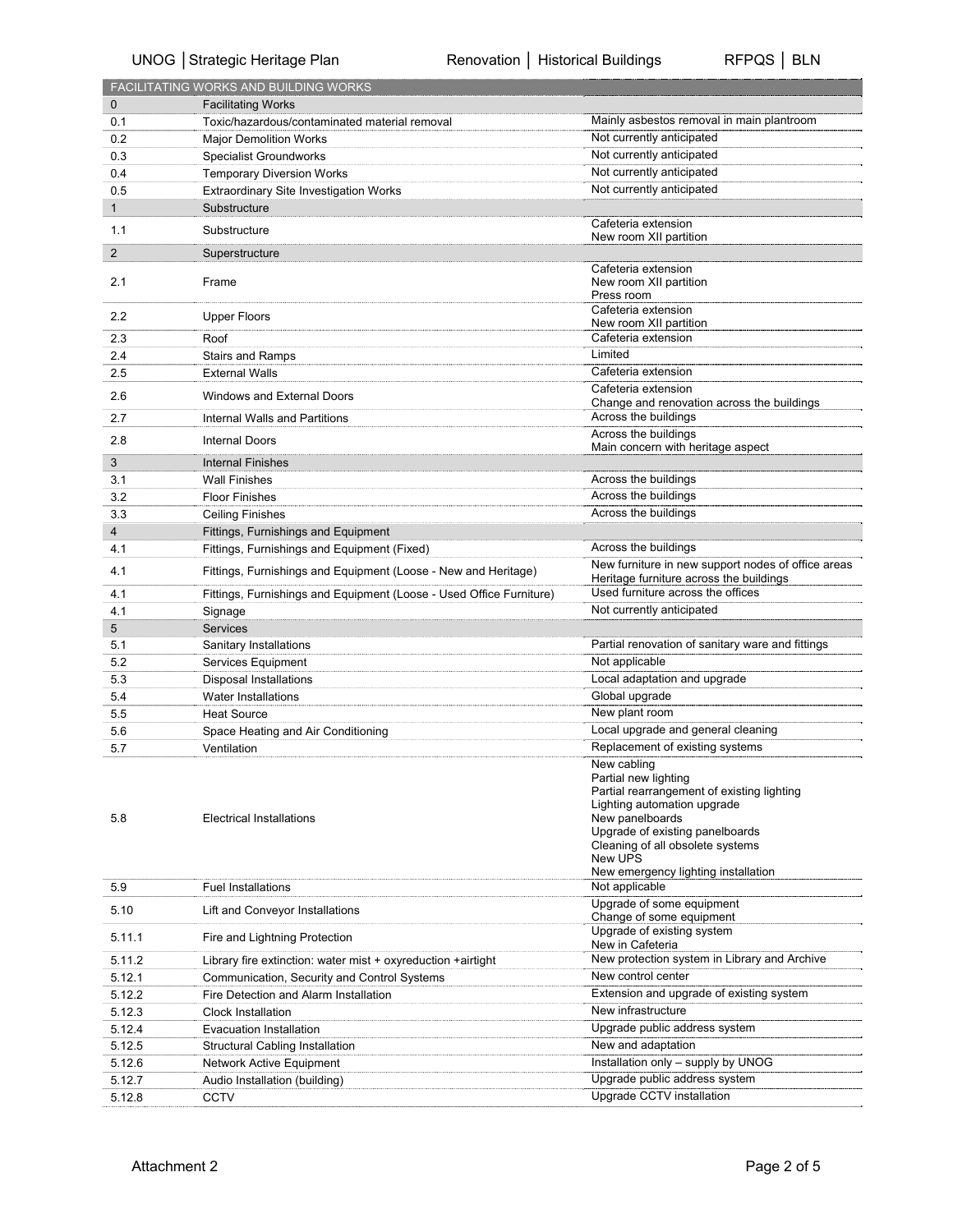|                | UNOG   Strategic Heritage Plan                                                                                                                                                                  | Renovation   Historical Buildings<br>RFPQS   BLN                                                                                                                  |  |
|----------------|-------------------------------------------------------------------------------------------------------------------------------------------------------------------------------------------------|-------------------------------------------------------------------------------------------------------------------------------------------------------------------|--|
| 5.12.9         | <b>Access Control</b>                                                                                                                                                                           | Upgrade access control installation                                                                                                                               |  |
| 5.12.10        | <b>Disabled Call Systems</b>                                                                                                                                                                    | New intercom system                                                                                                                                               |  |
| 5.12.11        | Building Management and automatic Controls Installation                                                                                                                                         | Extension of existing system                                                                                                                                      |  |
| 5.12.12        | AV Conference Systems                                                                                                                                                                           | New CMSI in most of the rooms<br>New display system<br>New robotic camera system<br>New broadcast installation for Press Conf. Room<br>Move of existing TV studio |  |
| 5.12.13        | <b>PC Conference</b>                                                                                                                                                                            | Installation only - supply by UNOG                                                                                                                                |  |
| 5.12.14        | <b>Acoustics Assembly Hall</b>                                                                                                                                                                  | Study and improvement                                                                                                                                             |  |
| 5.12.17        | Digital Signage                                                                                                                                                                                 | Extension of existing system                                                                                                                                      |  |
| 5.12.18        | Mobile Phone Network                                                                                                                                                                            | Not currently anticipated                                                                                                                                         |  |
| 5.12.19        | Server and Storage                                                                                                                                                                              | Not currently anticipated                                                                                                                                         |  |
| 5.13           | Specialist Installations                                                                                                                                                                        | Dismantling and adaptation of pneumatic systems                                                                                                                   |  |
| 5.14           | <b>BWIC Connection with Services</b>                                                                                                                                                            | Across the buildings                                                                                                                                              |  |
| 5.15           | Testing and Commissioning                                                                                                                                                                       | All systems                                                                                                                                                       |  |
| 6              | Prefabricated Buildings and Building Units                                                                                                                                                      |                                                                                                                                                                   |  |
| 6.1            | Prefabricated Buildings and Building Units                                                                                                                                                      | Not currently anticipated                                                                                                                                         |  |
| $\overline{7}$ | Work to Existing Buildings                                                                                                                                                                      |                                                                                                                                                                   |  |
| 7.1            | Minor Demolition Works and Alteration Works                                                                                                                                                     | Across the buildings                                                                                                                                              |  |
| 7.2            | <b>Repairs to Existing Services</b>                                                                                                                                                             | Not currently anticipated                                                                                                                                         |  |
| 7.3            | DPC's/Fungus and Beetle Eradication                                                                                                                                                             | Not currently anticipated                                                                                                                                         |  |
| 7.4            | <b>Façade Retention</b>                                                                                                                                                                         | Not currently anticipated                                                                                                                                         |  |
| 7.5            | <b>Cleaning Existing Surfaces</b>                                                                                                                                                               | Not currently anticipated                                                                                                                                         |  |
| 7.6            | <b>Renovation Works</b>                                                                                                                                                                         | Across buildings                                                                                                                                                  |  |
| 8              | <b>External Works</b>                                                                                                                                                                           |                                                                                                                                                                   |  |
| 8.1            | <b>Site Preparation Works</b>                                                                                                                                                                   | Not currently anticipated                                                                                                                                         |  |
| 8.2            | Roads, Paths, Paving and Surfacing                                                                                                                                                              | Cafeteria landscaping                                                                                                                                             |  |
| 8.3            | Soft Landscaping, Planting and Irrigation Systems                                                                                                                                               | Cours d'honneur landscaping                                                                                                                                       |  |
| 8.4            | Fencing, Railings and Walls                                                                                                                                                                     | Not applicable                                                                                                                                                    |  |
| 8.5            | <b>External Fixtures</b>                                                                                                                                                                        | Minor external works for cafeteria                                                                                                                                |  |
| 8.6            | <b>External Drainage</b>                                                                                                                                                                        | Not currently anticipated                                                                                                                                         |  |
| 8.7            | <b>External Services</b>                                                                                                                                                                        | Not currently anticipated                                                                                                                                         |  |
| 8.8            | Minor Building Works and Ancillary Buildings                                                                                                                                                    | Not currently anticipated                                                                                                                                         |  |
|                |                                                                                                                                                                                                 |                                                                                                                                                                   |  |
|                | PRELIMINARIES AND INDIRECT WORKS                                                                                                                                                                |                                                                                                                                                                   |  |
| 9              | Main Contractor's Preliminaries (B)                                                                                                                                                             |                                                                                                                                                                   |  |
| 9.1.1          | <b>Main Contractor Preliminaries</b>                                                                                                                                                            | Across buildings                                                                                                                                                  |  |
| 9.1.2          | Site Installations                                                                                                                                                                              | Across buildings                                                                                                                                                  |  |
| 9.1.3          | Temporary installations for UNOG business                                                                                                                                                       | Across buildings                                                                                                                                                  |  |
| 9.1.4          | <b>Business Continuity provisional works</b>                                                                                                                                                    | Across buildings                                                                                                                                                  |  |
| 9.1.5          | Moving                                                                                                                                                                                          | Across buildings                                                                                                                                                  |  |
| 9.1.6          | Heritage / Art protection and restauration                                                                                                                                                      | Across buildings                                                                                                                                                  |  |
| 9.1.7          | Heritage / Moving                                                                                                                                                                               | Across buildings                                                                                                                                                  |  |
| 9.1.8          | <b>Additional Security measures</b>                                                                                                                                                             | Across buildings                                                                                                                                                  |  |
| 9.1.9          | <b>Construction All Risk Insurance</b>                                                                                                                                                          | Across buildings                                                                                                                                                  |  |
| 9.1.10         | Cleaning post-Handover from Contractor                                                                                                                                                          | Across buildings                                                                                                                                                  |  |
| 9.1.11         | Additional surveys if needed (MEP + Architectural)<br>Defects Liability and Warranty Works; necessary remedy concerning<br>any equipment and material defects as required after each Section of | Across buildings<br>All project                                                                                                                                   |  |
| 9.1.12         | Work is handed over to the Employer.                                                                                                                                                            |                                                                                                                                                                   |  |
| 9.2.1          | Commissioning Agent                                                                                                                                                                             | All systems                                                                                                                                                       |  |
| 9.2.2          | <b>BIM Management</b>                                                                                                                                                                           | Full service                                                                                                                                                      |  |
| 9.3            | General contractor management                                                                                                                                                                   | Full service                                                                                                                                                      |  |
| 9.4            | Additional banksmen to manage deliveries etc. between site area and<br>Building                                                                                                                 | Across buildings                                                                                                                                                  |  |

#### **Table 3:**

#### **Construction services currently anticipated (not limited to) — listed under New Rules of Measurement 1 table – NRM1**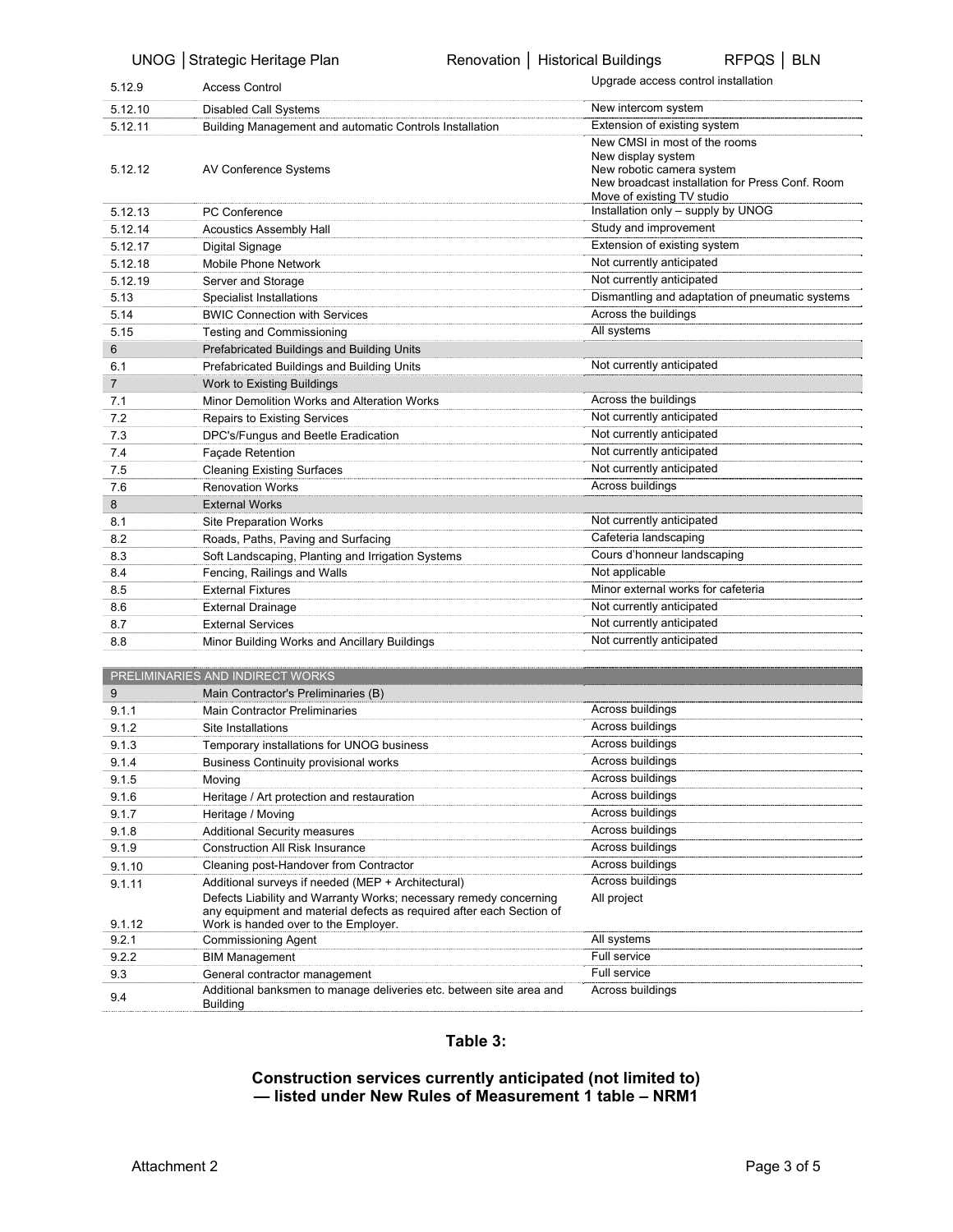



**Approximate Overall Works Breakdown by Principle Element / Function**